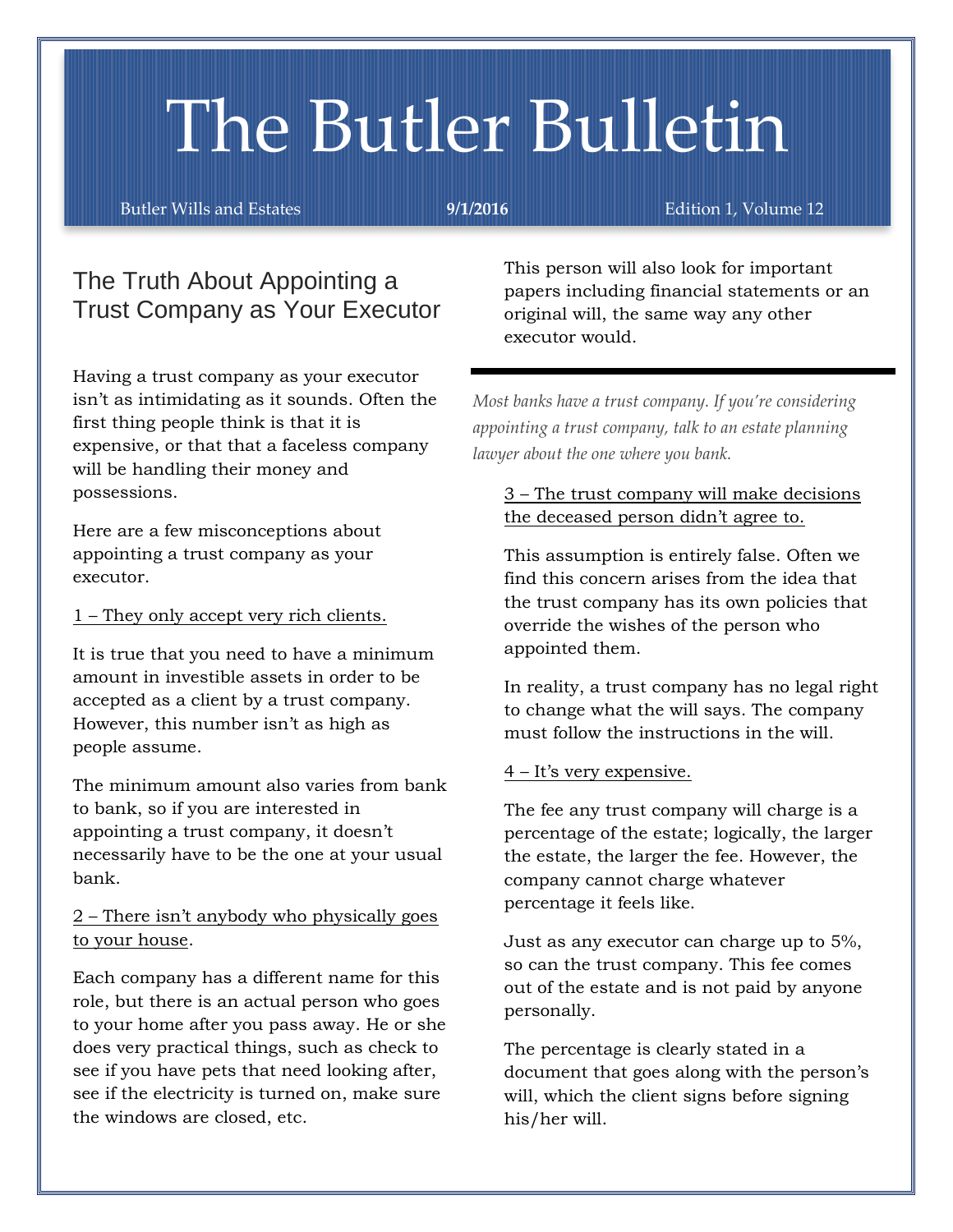| <b>FALL SEMINARS START THIS MONTH!</b>                                             |                                                                        |
|------------------------------------------------------------------------------------|------------------------------------------------------------------------|
| <b>SEPTEMBER-</b>                                                                  | SEPTEMBER 8 - EXECUTOR BOOT CAMP (2 HOURS)                             |
|                                                                                    | <b>SEPTEMBER 22 - MOST COMMON QUESTIONS ABOUT PROBATE (90 MINUTES)</b> |
| <b>OCTOBER-</b>                                                                    | OCTOBER 6 - TOP 10 ESTATE PLANNING MISTAKES (75 MINUTES)               |
|                                                                                    | OCTOBER 20 - BEING A BENEFICIARY (60 MINUTES)                          |
| <b>NOVEMBER-</b>                                                                   | NOVEMBER 3 - EXECUTOR BOOT CAMP (2 HOURS)                              |
|                                                                                    | NOVEMBER 17 - TOP 10 ESTATE PLANNING MISTAKES (75 MINUTES)             |
| <b>DECEMBER-</b>                                                                   | DECEMBER 1 - BULLETPROOF YOUR WILL (60 MINUTES)                        |
|                                                                                    | DECEMBER 15 - TOP 10 ESTATE PLANNING MISTAKES (75 MINUTES)             |
| ALL SEMINARS ARE HELD AT 6:00 PM IN OUR OFFICE AT 14 FORBES STREET. FEE INCLUDES A |                                                                        |
| <b>COPY OF THE MATERIALS AND REFRESHMENTS.</b>                                     |                                                                        |

# It's Our 1 Year Anniversary!

We've officially been open for one year. The time has flown by, and we'd like to celebrate by giving something back to the people who have helped make this first year great (that's you!).

Throughout September, we're offering 10% off all books, kits, and guides on our website and in our office. To order online use coupon code **september10** at checkout.

We're also gearing up for our second annual Wills Week. This year will be even better than the last with discounts on our wills packages, free seminars online, and a complimentary in-house seminar.

Our guest speaker this year is Gregory Youden from CIBC Trust. We'll also be giving away a copy of Lynne's best-selling book "For My Family with Love"

Additional details will be in the October newsletter, and on our website in October.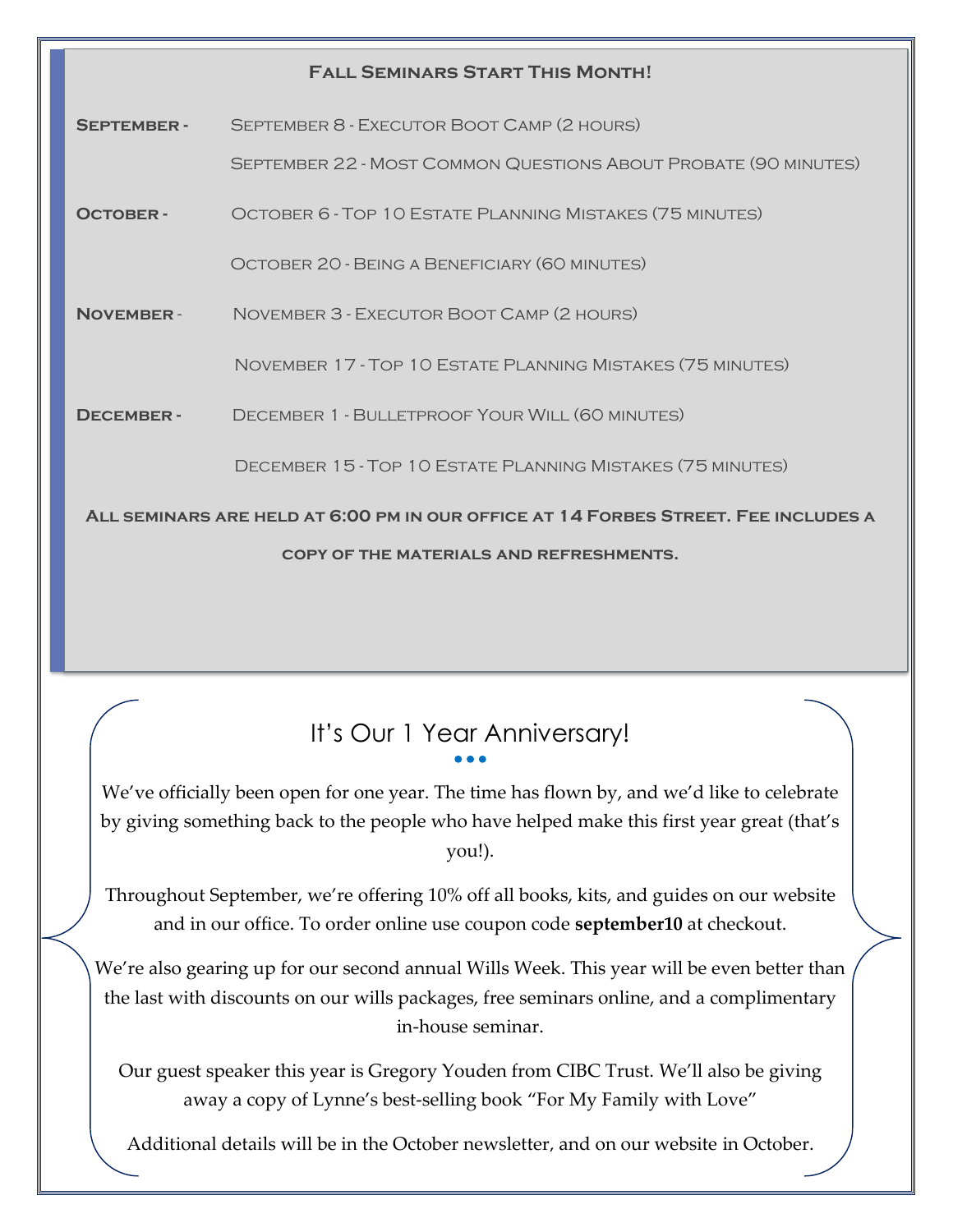

# The Legal Side of **LOVE**

We've now had a few clients who have made deathbed proposals to their partners. On the surface this is a very romantic gesture – these couples want to make sure they're together until the very end.

There are also a few important legal repercussions that come with being legally married. Here are a couple things to consider in regards to getting married.

Getting married invalidates any previous wills.

If you have a completely valid, up-to-date will and you get married, that will is now invalid. Why? Because getting married puts you in a new legal position in which you have a responsibility to look after your spouse financially.

The only time your will won't be voided by marriage is if the document clearly states that you have made it in contemplation of marriage. Marrying the person you said you would does not invalidate your will, because you have acknowledged your financial responsibility.

In NL, common-law partners have no inheritance rights.

That's right, none at all. If you die with a will that does not leave anything to your common-law spouse, he or she cannot expect to have it changed.

In a situation where you pass away without a will, your common-law partner still won't receive anything. According to the laws of intestacy, common-law spouses aren't included.



It isn't much of a surprise to our clients that we're animal lovers.

Until There is None, Rescue One

Our mascot Roxy is often at the office, and our clients are welcome to bring their dogs with them (Chelsea promises to give them back, although there is a good chance they will have been spoiled with snuggles).

Several of our clients have left charitable donations in their wills to various organizations, including Rescue NL.

We'd like to contribute as well. At the end of September, we will donate 15% of all sales of books, kits, guides, and online seminar registrations purchased throughout the month to Rescue NL.

Also, you can make a donation on our website's shop page via PayPal.

To find out more about this organization, visit [http://www.rescuenl.com](http://www.rescuenl.com/)